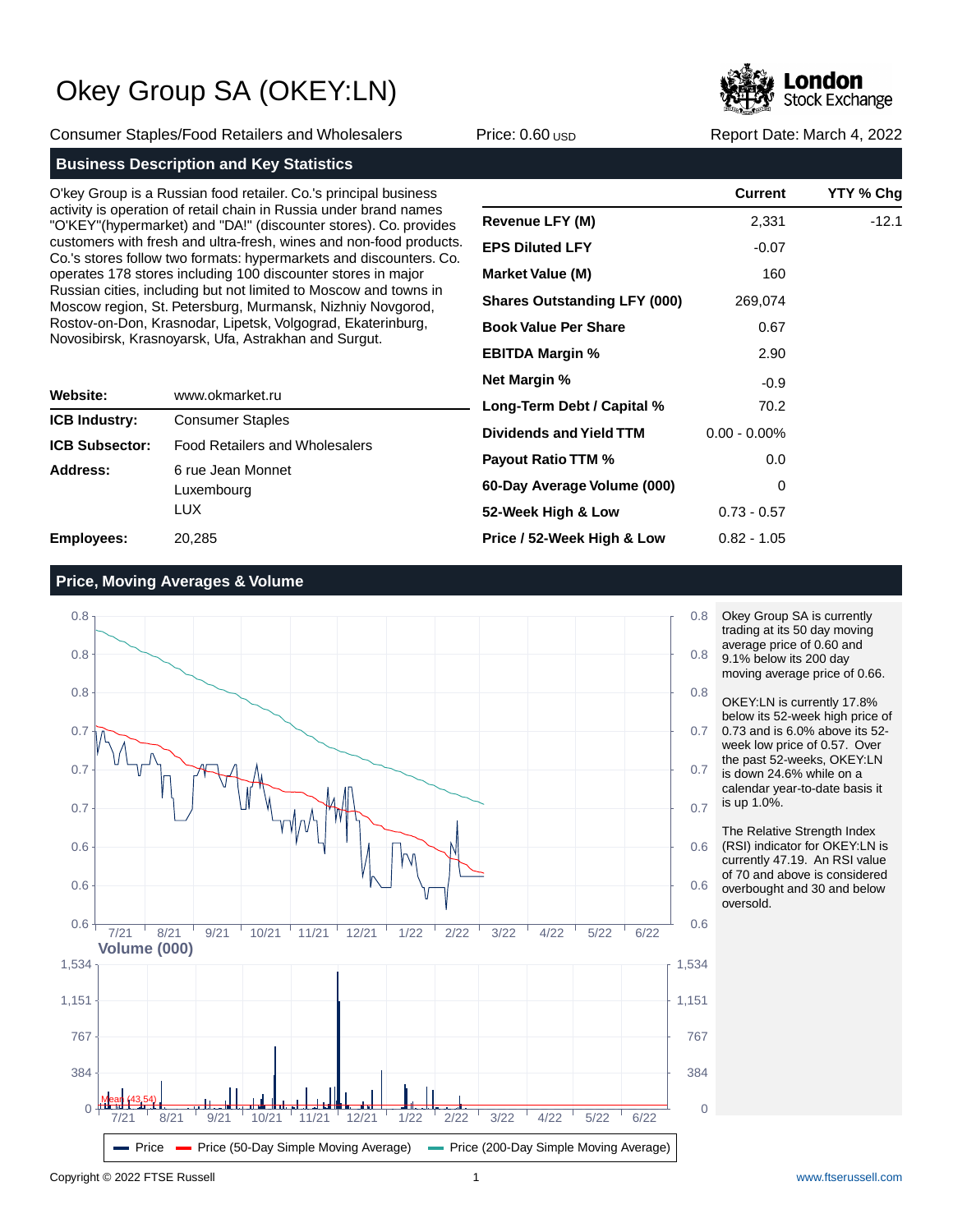

Consumer Staples/Food Retailers and Wholesalers **Price: 0.60 USD Report Date: March 4, 2022** Report Date: March 4, 2022

## **Price Performance, Technical Indicators & Risk Metrics**

| <b>Price Performance</b> | % Change | <b>Difference</b><br><b>vs FTSE 350</b> | <b>Technical Indicators</b>          |         |
|--------------------------|----------|-----------------------------------------|--------------------------------------|---------|
| 1-Day $%$                | 0.00     | 0.37                                    | 50-Day Average Price                 | 0.60    |
| 1-Week %                 | 0.00     | $-2.79$                                 | Price / 50-Day Average               | 0.99    |
| 4-Week %                 | 1.36     | 5.70                                    | 200-Day Average Price                | 0.66    |
| 52-Week %                | $-24.56$ | $-23.80$                                | Price / 200-Day Average              | 0.90    |
| Quarter-to-Date %        | 0.00     | 3.87                                    | <b>RSI - Relative Strength Index</b> | 47.19   |
| Year-to-Date %           | 1.02     | 5.15                                    | <b>Risk Metrics</b>                  |         |
| Last Month %             | 0.00     | $-0.49$                                 | <b>Price Volatility</b>              | 0.02    |
| <b>Last Quarter %</b>    | 1.02     | 1.29                                    | <b>Sharpe Ratio</b>                  | $-0.09$ |
| Last Calendar Year %     | $-30.99$ | -45.35                                  | <b>Sortino Ratio</b>                 | $-0.13$ |

## **5-Year Price Performance vs. FTSE 350**



Over the past five years, Okey Group SA's stock price is down 68.9% which is 68.4% below the FTSE 350 Index performance of -0.5% over the same period. Okey Group SA's cumulative annualized growth rate (CAGR) over the five year period has been -20.9% while that of the FTSE 350 Index has been -0.1%.

Over the past year, Okey Group SA's stock price performance of -24.6% has underperformed that of the FTSE 350 Index by 23.8%. On a year-to-date basis, Okey Group SA's stock price performance of 1.0% has underperformed the FTSE 350 Index by 5.2%.

Over the past week, Okey Group SA's stock price performance of 0.0% has underperformed that of the FTSE 350 Index by 2.8%.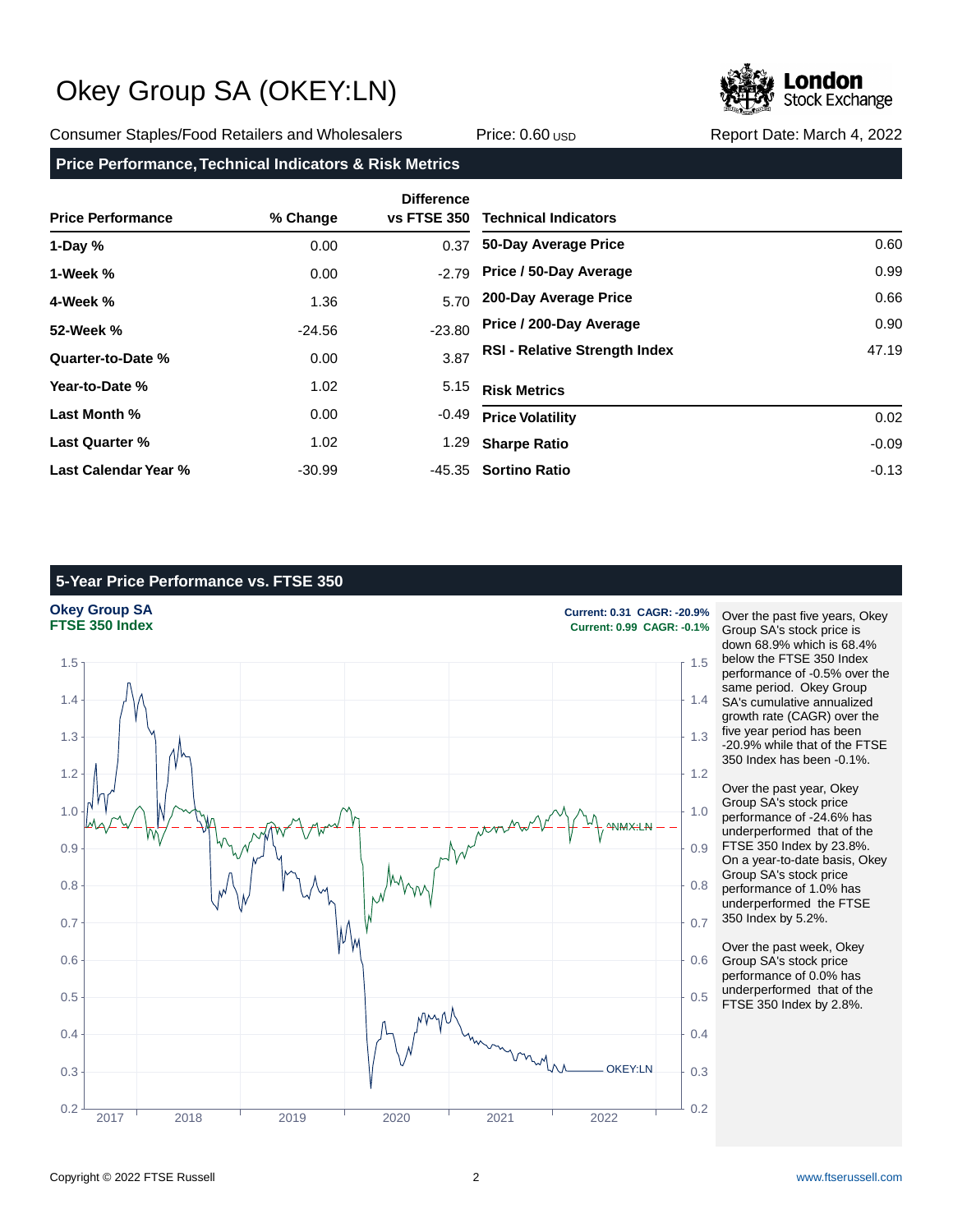**Stock Exchange** 

Consumer Staples/Food Retailers and Wholesalers **Price: 0.60 USD Report Date: March 4, 2022** Report Date: March 4, 2022

**Growth and Profitability Metrics**

| <b>Historical Growth</b>      | 3-Year   | 5-Year           |          | 10-Year Profitability    | <b>Current</b> | 5-Year<br>Average | 10-Year<br>Average |
|-------------------------------|----------|------------------|----------|--------------------------|----------------|-------------------|--------------------|
| Revenues %                    | $-8.8$   | 1.2 <sub>2</sub> |          | -1.5 Gross Margin %      | 22.5           | 23.1              | 23.4               |
| Revenues Per Share %          | $-8.8$   | 1.2              | $-2.0$   | <b>EBITDA Margin %</b>   | 2.9            | 3.1               | 4.5                |
| <b>EBITDA %</b>               | $-19.9$  | $-3.2$           |          | $-11.5$ Pre-Tax Margin % | $-0.9$         | 0.5               | 2.1                |
| <b>EPS Diluted %</b>          | $-100.0$ | $-100.0$         | $-100.0$ | <b>Net Margin %</b>      | $-0.9$         | 0.3               | 1.5                |
| <b>Free Cash Flow %</b>       | 54.0     | 59.7             |          | 5.6 Return on Equity %   | $-10.0$        | 2.1               | 10.1               |
| <b>Cash from Operations %</b> | 23.7     | 5.2              |          | -0.5 Return on Capital % | $-3.2$         | 1.0               | 6.2                |
| <b>Book Value %</b>           | $-24.5$  | $-11.5$          |          | -7.3 Return on Assets %  | $-1.5$         | 0.6               | 3.3 <sub>1</sub>   |

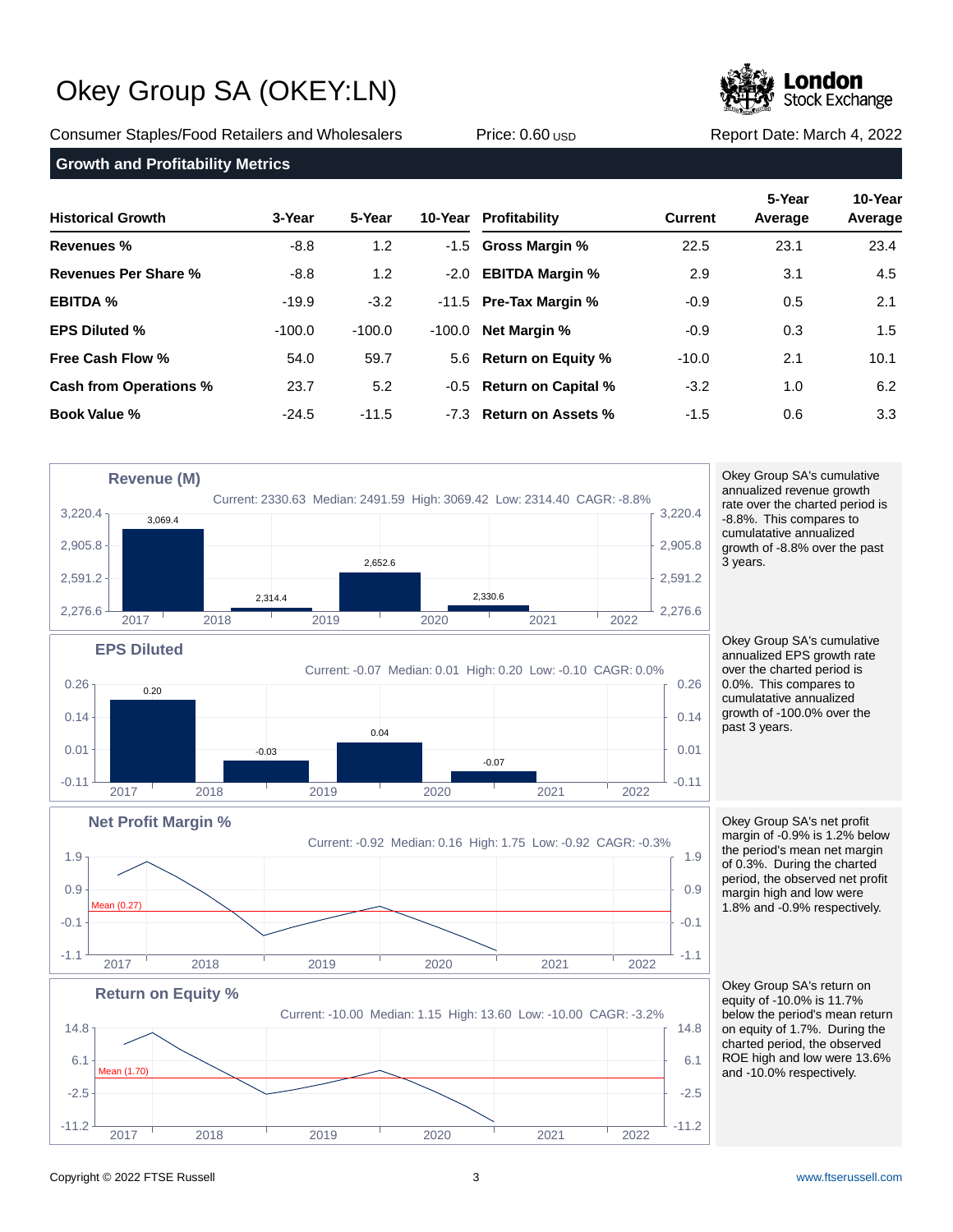**Stock Exchange** 

Consumer Staples/Food Retailers and Wholesalers **Price: 0.60 USD Report Date: March 4, 2022** Report Date: March 4, 2022

| <b>Valuation Metrics</b>           |                |                         |                          |                                  |                |                         |                          |
|------------------------------------|----------------|-------------------------|--------------------------|----------------------------------|----------------|-------------------------|--------------------------|
|                                    | <b>Current</b> | 5-Year<br><b>Median</b> | 10-Year<br><b>Median</b> |                                  | <b>Current</b> | 5-Year<br><b>Median</b> | 10-Year<br><b>Median</b> |
| <b>Price / EPS TTM</b>             | 99.9           | 99.0                    |                          | 23.3 Earnings Yield %            | $-11.14$       | 1.27                    | 4.50                     |
| <b>Price / Sales</b>               | 0.1            | 0.1                     | 0.2                      | <b>Free Cash Flow Yield %</b>    | 69.36          | 34.62                   | 5.92                     |
| <b>Price / Operating Cash Flow</b> | 0.7            | 1.6                     | 2.4                      | Dividend Yield %                 | 0.00           | 4.29                    | 3.81                     |
| <b>Price / Book Value</b>          | 0.9            | 1.2                     | 1.5                      | <b>Enterprise Value / EBITDA</b> | 8.0            | 9.3                     | 10.4                     |



Okey Group SA is trading at 99.90 times its EPS generated during the latest fiscal year. This multiple is equal to the historically observed median of 99.90, while high and low observations have been 99.90 and 9.55.

Okey Group SA is trading at a Price to Sales ratio of 0.07 based on sales generated during the latest fiscal year. This ratio is below the historically observed median ratio of 0.14, while high and low observations have been 0.24 and 0.05.

Okey Group SA is trading at a Price to Book ratio of 0.89 based on book value at the latest fiscal year end. This ratio is below the historically observed median of 1.19, while high and low observations have been 1.80 and 0.60.

Okey Group SA has a Free Cash Flow Yield of 69.36% based on free cash flow generated during the latest fiscal year. This value is above the historically observed median yield of 36.29%, while high and low observations have been 97.42 and 4.29.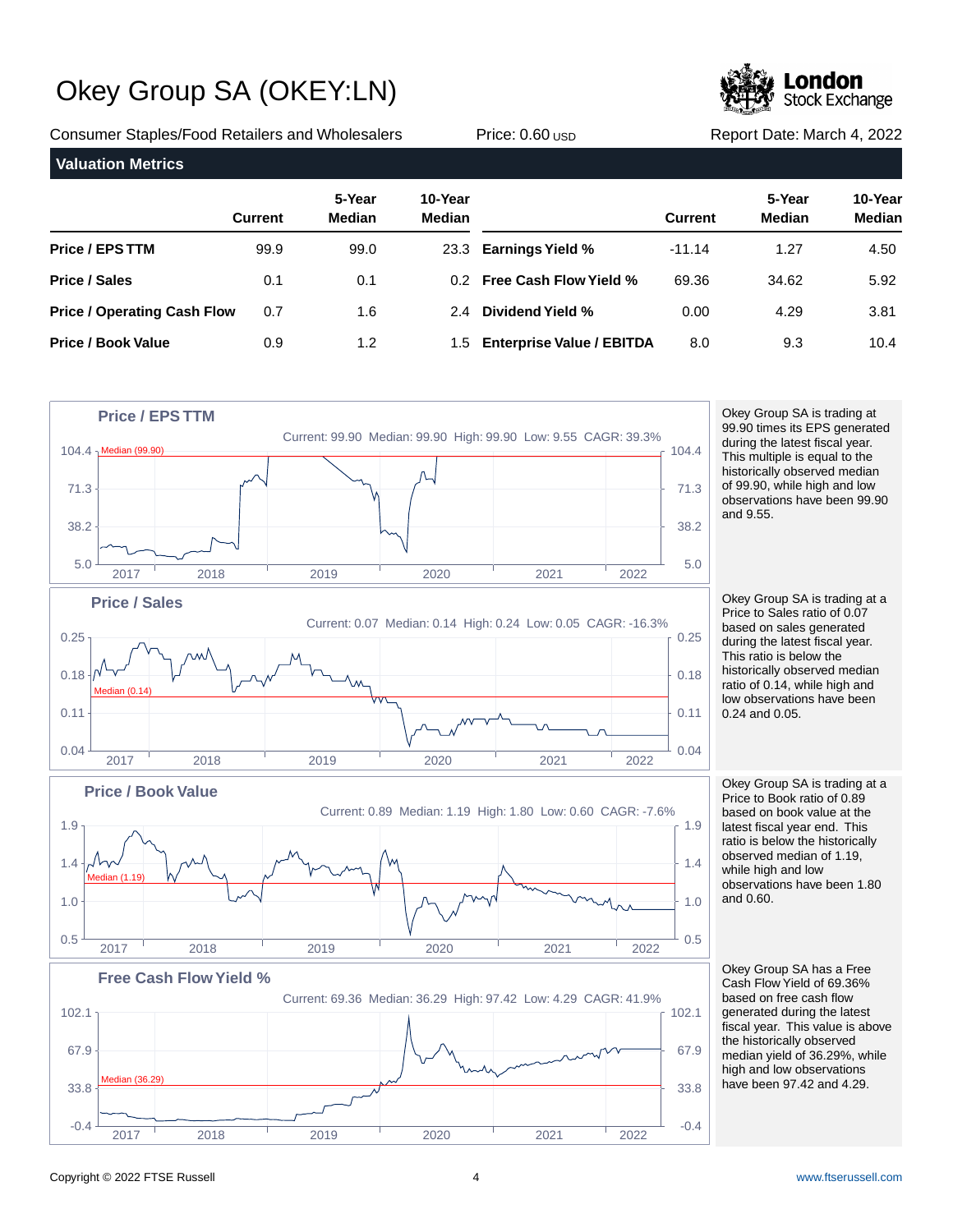

Consumer Staples/Food Retailers and Wholesalers **Price: 0.60 USD Report Date: March 4, 2022** Report Date: March 4, 2022

| <b>Dividends Data</b> |                         |                    |                           |                 |                         |          |
|-----------------------|-------------------------|--------------------|---------------------------|-----------------|-------------------------|----------|
|                       | Dividends Per Share TTM | 0.00               | <b>Payout Ratio TTM %</b> | $0.00\%$        | Dividend Yield TTM %    | $0.00\%$ |
| Rate                  | Ex Date                 | <b>Record Date</b> | <b>Payment Date</b>       | <b>Currency</b> | <b>Note</b>             |          |
| 0.028                 | 03-11-2020              | 04-11-2020         | 12-11-2020                | USD             | <b>GROSS FINAL RATE</b> |          |
| 0.056                 | 02-10-2019              | 03-10-2019         | 15-10-2019                | USD             | <b>GROSS FINAL RATE</b> |          |
| 0.124                 | 24-01-2018              | 25-01-2018         | 02-02-2018                | USD             | <b>GROSS FINAL RATE</b> |          |
| 0.092                 | 19-01-2017              | 20-01-2017         | 30-01-2017                | USD             | <b>GROSS FINAL RATE</b> |          |
| 0.085                 | 07-07-2016              | 08-07-2016         | 15-07-2016                | USD             | <b>FINAL RATE</b>       |          |

## **Dividend Growth and Yield**



Copyright © 2022 FTSE Russell 5 [www.ftserussell.com](http://www.ftserussell.com)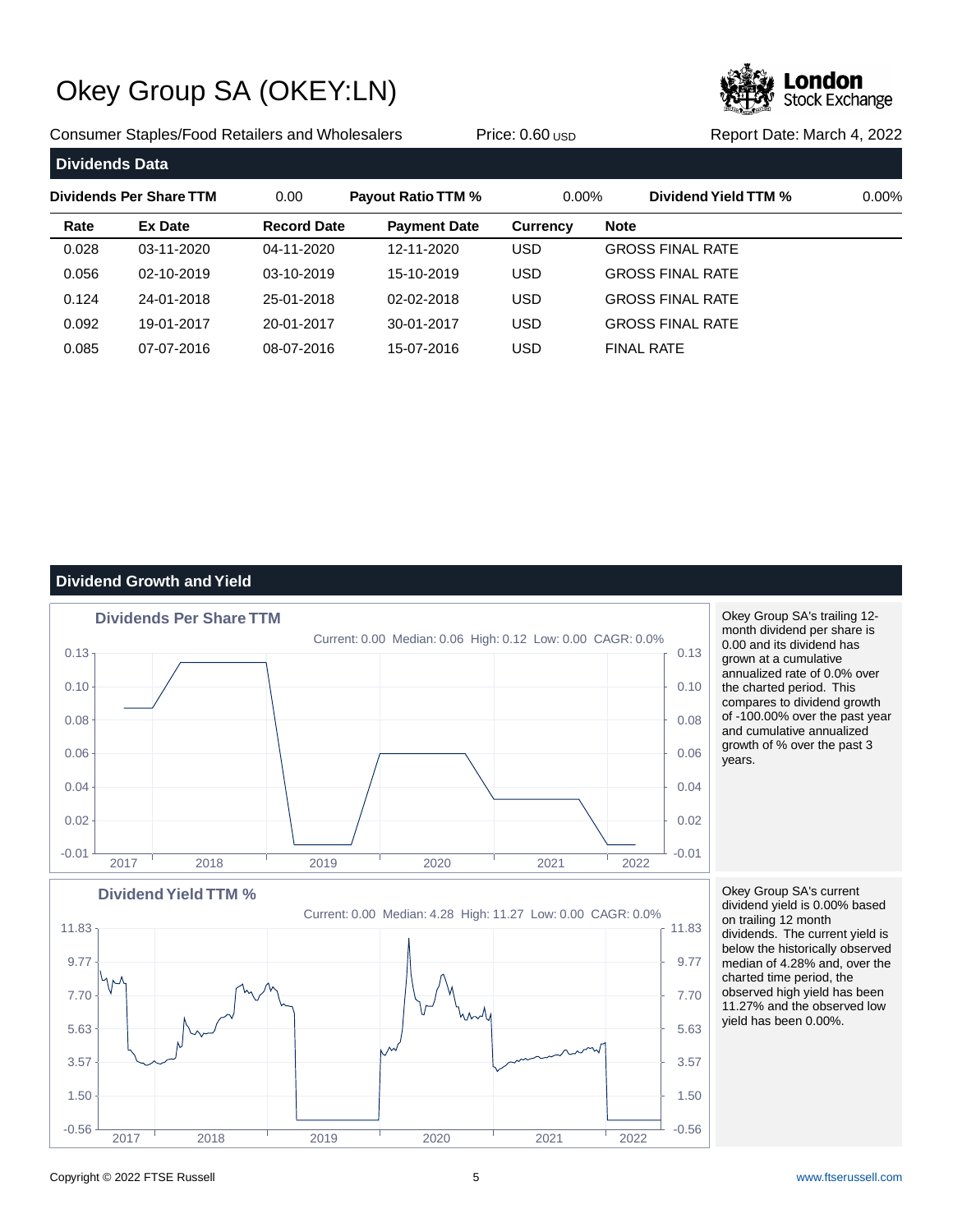**Stock Exchange** 

Consumer Staples/Food Retailers and Wholesalers **Price: 0.60 USD Report Date: March 4, 2022** Report Date: March 4, 2022

## **ICB Subsector Peer Comparisons**









## **Price / EPS TTM Price / Book Value**



## **EPS 5-Year Growth Rate % Revenue 5-Year Growth Rate %**

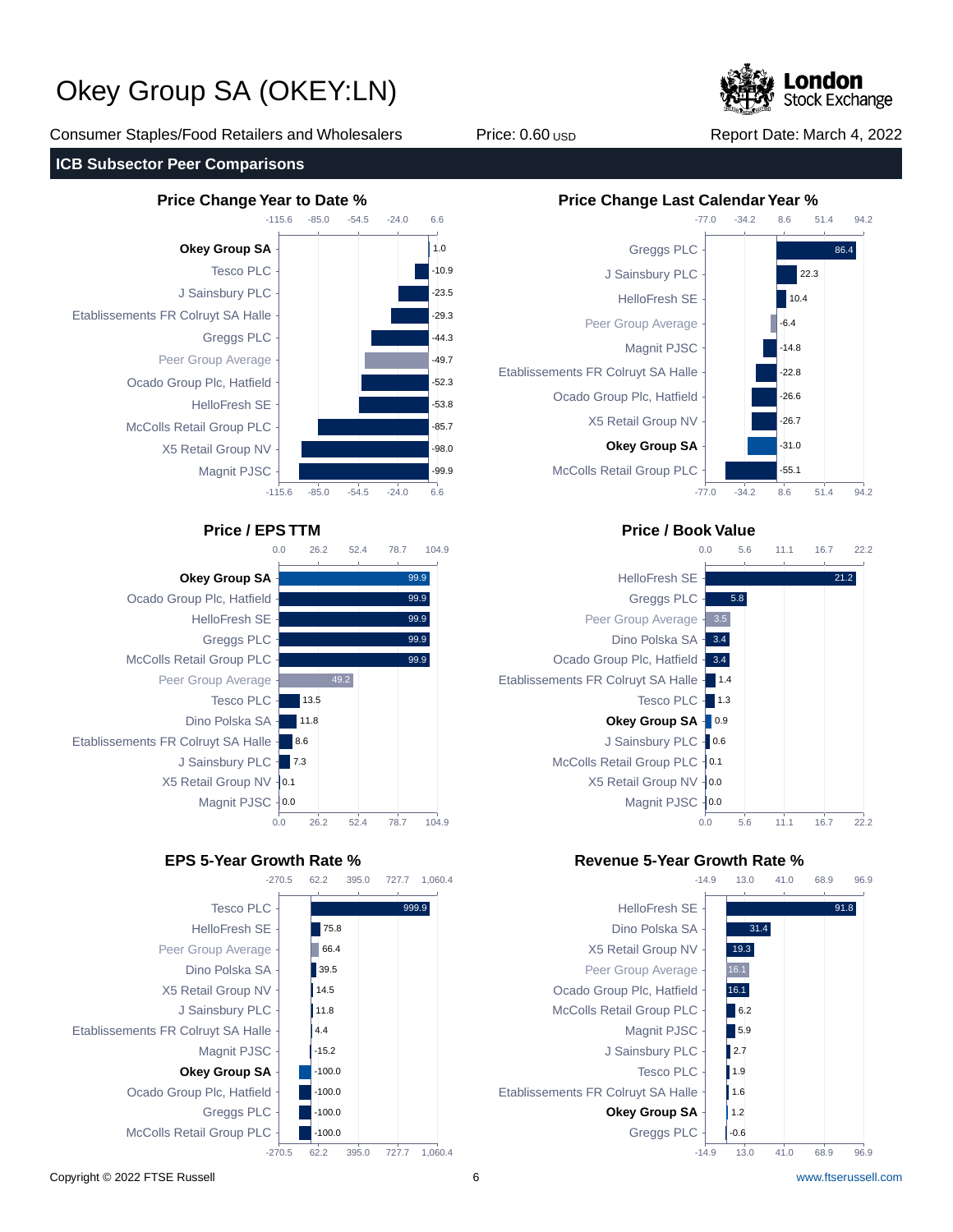

## **Abbreviations:**

| <b>CAGR</b>   | - Cumulative annual growth rate.                                |
|---------------|-----------------------------------------------------------------|
| <b>EBIT</b>   | - Earnings before interest and taxes.                           |
| <b>EBITDA</b> | - Earnings before interest, taxes, depreciation & amortization. |
| <b>LFY</b>    | - Last fiscal year                                              |
| м             | - Million                                                       |
| <b>LON</b>    | - London Stock Exchange                                         |
|               |                                                                 |

### **Definitions:**

**Market Value** - Weekly Price times latest Shares Outstanding times any applicable ADR factor.

**Revenue** - Sum of the last four quarters of Revenues.

**Revenue Per Share** - Sum of the last four quarters of Total Revenue divided by Weighted Average Shares Outstanding.

**Operating EPS LFY** - EPS excluding non-recurring, non-operating items, fiscal year aligned TTM value.

60-Day Average Volume (000) - The average of the last 60 daily volume values in thousands of shares.

**Price 52-Week High** - The high closing price from the last 52 weeks of daily closing prices.

**Price 52-Week Low** - The low closing price from the last 52 weeks of daily closing prices.

**Price / 52-Week High** - Latest price divided by the high price from the past 52 weeks of daily closing prices.

**Price / 52-Week Low** - Latest price divided by the low price from the past 52 weeks of daily closing prices.

**50-Day Average Price** - Mean of last 50 daily closing prices.

**200-Day Average Price** - Mean of last 200 daily closing prices.

Price / 50-Day Average Price - Latest closing price divided by mean of last 50 daily closing prices, as a percentage.

**Price / 200-Day Average Price** - Latest closing price divided by mean of last 200 daily closing prices, as a percentage.

Relative Strength Index - Relative Strength Index or RSI measures the magnitude of gains over a given time period against the magnitude of losses over that period. The equation is RSI = 100 - 100 / (1 + RS) where RS = (total gains / n) / (total losses / n) and n = number of RSI periods. In this item, 14 days is used and one year of daily prices are considered. A value of 30 or below may imply oversold and 70 or above may imply overbought.

**Price Volatility** - The standard deviation of the last 20 days of daily closing prices.

Sharpe Ratio - The 5 year average of the excess monthly return over the risk - free rate(1 - month T - bill) over the 5 year standard deviation of the same series.

**Sortino Ratio** - The same calculation as the Sharpe Ratio but with positive excess returns set to zero for the standard deviation denominator, so only negative volatility weighs in.

**Dividends Per Share TTM** - Sum of the last four quarters of Dividends Per Share.

Payout Ratio - Dividends Per Share TTM divided by Operating EPS TTM.

**Dividend Yield TTM %** - Sum of the last four quarter of Dividends Per Share divided by Weekly Price.

**EBITDA** - Sum of the last four quarters of EBITDA (Operating Income + Depreciation & Amortization).

**Free Cash Flow** - Sum of the last four quarters Net Cash from Operations minus Capital Expenditures (Purchase of Property, Plant & Equipment), from the Cash Flow Statement.

**Book Value Per Share** - Total Common Equity last quarter divided by Shares Outstanding last quarter.

**Gross Margin %** - Sum of the last four quarters Gross Profit divided by the sum of the last four quarters Revenues.

**EBITDA Margin %** - Sum of the last four quarters EBITDA divided by the sum of the last four quarters Revenues.

**Pre-Tax Margin %** - Sum of the last four quarters of Earnings Before Taxes divided by sum of the last four quarters Revenues.

**Net Profit Margin %** - Sum of the last four quarters of Operating EPS divided by sum of the last four quarters Revenues Per Share.

**Return on Equity %** - Sum of the last four quarters of Operating EPS divided by the average of the last four quarters Book Value.

**Return on Capital %** - Sum of the last four quarters of Operating EPS divided by the average of the last four quarters Total Capital Per Share.

**Return on Assets %** - Sum of the last four quarters of Operating EPS divided by the average of the last four quarters Total Assets Per Share.

**Price / EPS TTM** - Weekly Price divided by the sum of the last four quarters of Operating EPS (capped at 99.9).

**Price / Sales** - Weekly Price divided by Revenues Per Share TTM.

**Price / Book Value** - Weekly Price divided by Book Value Per Share last quarter. Book Value Per Share is Total Common Equity last quarter divided by Shares Outstanding last quarter (capped at 49.9).

**Free Cash Flow Yield %** - Free Cash Flow Per Share TTM divided by Weekly Price.

Enterprise Value - Market Value plus Total Debt last year plus Preferred Equity last year minus Cash & Cash Equivalents last year.

**Enterprise Value / Sales** - Enterprise Value divided by the sum of the last four quarters of Revenue.

**Enterprise Value / EBITDA** - Enterprise Value divided by EBITDA TTM.

**Enterprise Value / EBIT** - Enterprise Value divided by trailing four quarters of Operating Income.

Enterprise Value / Free Cash Flow- Enterprise Value divided by the sum of the last four quarters of Free Cash Flow.

**Russell 1000 Index** - The largest 1,000 stocks by market cap, the index comprehensively covers the US large cap universe.

EPS 5-Year Growth Rate % is capped at 999.9%.

Revenue 5-Year Growth Rate % is capped at 999.9%.